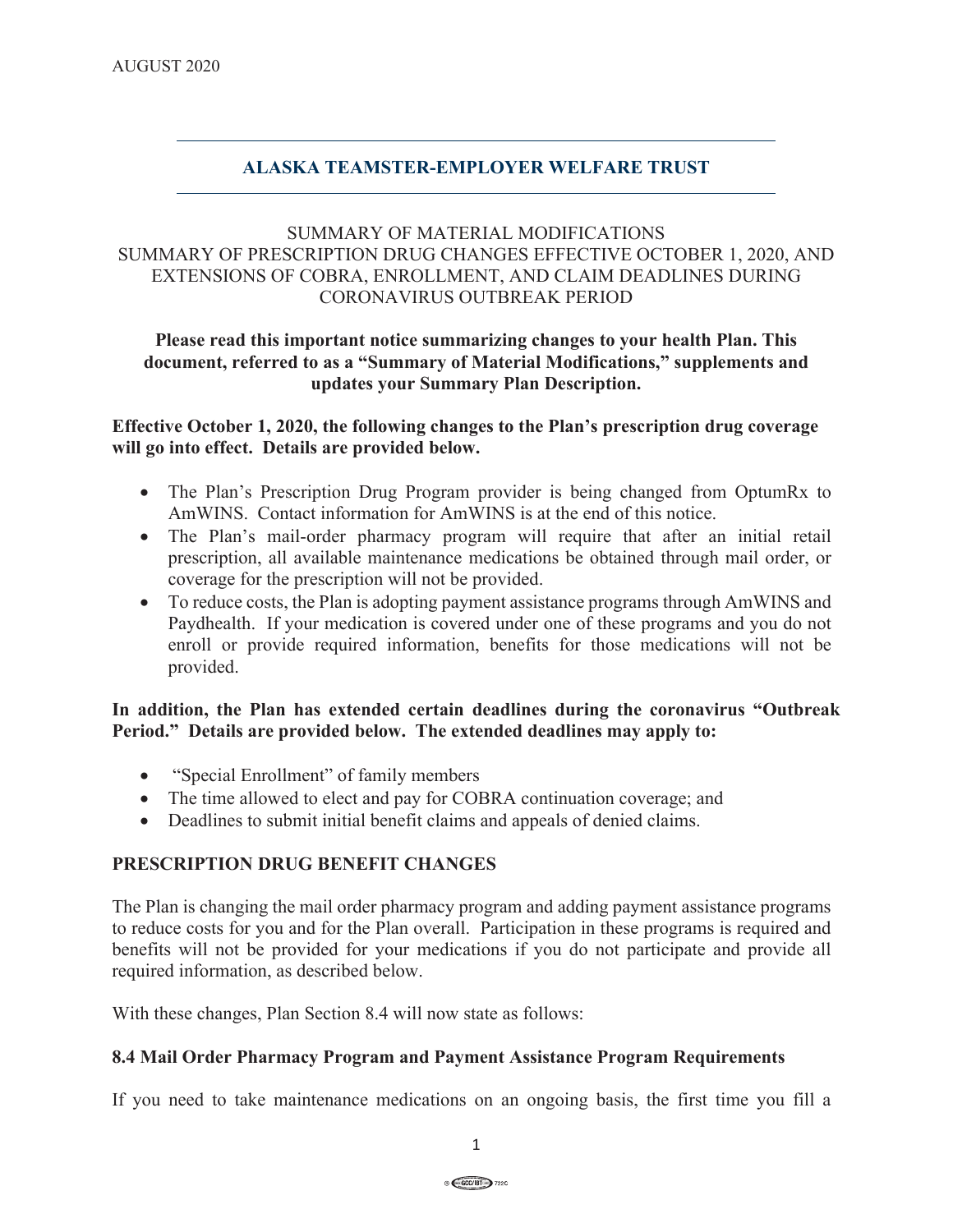prescription for this drug, it may be filled at retail. For any subsequent prescription for a maintenance drug, you **must** obtain a minimum 84-day or a maximum 90-day supply through the AmWINS Mail Order Pharmacy program for direct delivery to your home. Maintenance medications are Drugs prescribed for more than 34 days or taken on a regular or long-term basis. Pre-addressed prescription order forms and envelopes are available from the Trust Customer Service Office, the Administration Office, or the pharmacy benefit manager's website.

## *How to Use the Mail Order Pharmacy Program*

Failure to participate in the Mail Order Pharmacy Program for maintenance medications will result in the participant or family member being responsible for the entire cost of the prescription – not just the co-pay.

Ask your doctor to prescribe maintenance medications for a minimum 84-day supply or a maximum 90-day supply, plus refills. Complete the prescription order form and mail it with your prescription to the mail order program using the special pre-addressed envelopes. For the protection of each Participant, a "patient health profile" questionnaire must be completed and mailed with the first order. The Mail Order Pharmacy Program will use this health history when reviewing your prescriptions for safety and appropriateness. The Mail Order Pharmacy Program will process your order and send your medications to your home via the U.S. postal service. A new order form and envelope will be returned to you with each prescription delivery.

If you need a prescription immediately, you must *ask your Physician for 2 prescriptions*. The first prescription should be for up to a 30-day supply and should be taken to a retail participating pharmacy to be filled. The second prescription should be sent to the Mail Order Pharmacy Program in the envelope provided for that purpose. Your prescriber may choose to send the prescriptions to the pharmacy electronically.

When your prescription is filled you will receive a notice showing the number of times it may be refilled. It will also show your prescription number. In addition, there will be a pre-addressed reply envelope enclosed. Simply fill out the information on the reverse side of the envelope, enclose the refill notice, seal, stamp and mail. Your prescription will be refilled and mailed directly to you.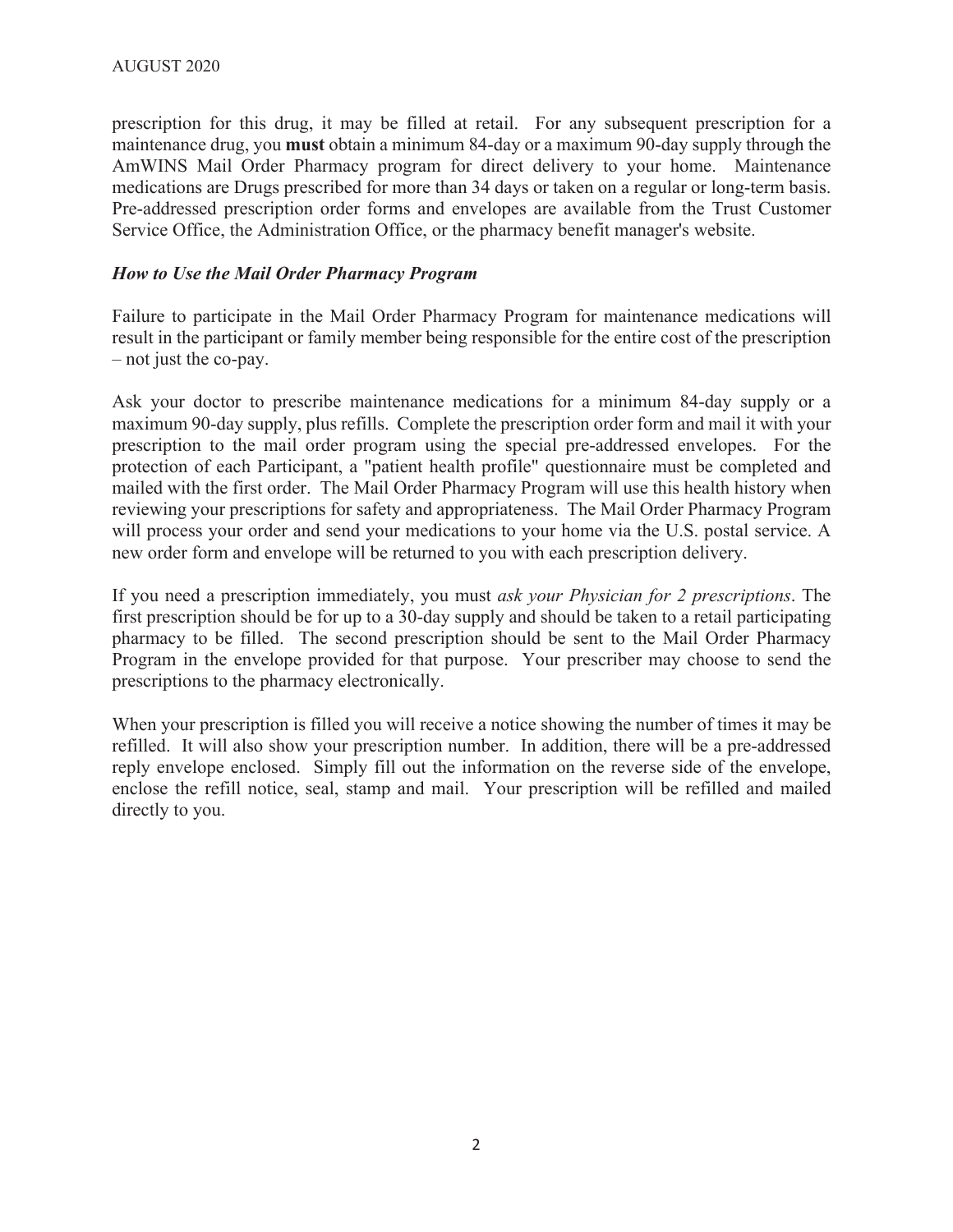|                                                                                                           | <b>Participating Retail</b><br>Pharmacy*                          | <b>Preferred Participating</b><br><b>Mail Order Pharmacy</b>                                                                                                                                                             | <b>Non-Participating</b><br>Pharmacy** |
|-----------------------------------------------------------------------------------------------------------|-------------------------------------------------------------------|--------------------------------------------------------------------------------------------------------------------------------------------------------------------------------------------------------------------------|----------------------------------------|
|                                                                                                           | (34-Day Supply)                                                   |                                                                                                                                                                                                                          |                                        |
| <b>Generic Drugs</b>                                                                                      | Participant copayment is<br>20% of the total cost of the<br>Drug. | Participant co-<br>payment is the lesser of 20%<br>of the cost of the drug or<br>\$20 for each prescription.                                                                                                             | No Reimbursement                       |
| <b>Preferred Brand-</b><br>name Drugs*<br>Reimbursement<br>Limitations apply,<br>see below*               | Participant copayment is<br>35% of the total cost of the<br>Drug. | Participant co-<br>payment is the lesser of 35%<br>of the cost of the drug or<br>\$50 for each prescription.                                                                                                             | No Reimbursement                       |
| <b>Non-Preferred</b><br><b>Brand-name</b><br>Drugs*<br>Reimbursement<br>Limitations apply,<br>see below*  | Participant copayment is<br>50% of the total cost of the<br>Drug. | Participant co-<br>payment is the lesser of 50%<br>of the cost of the drug or<br>\$100 for each prescription.                                                                                                            | No Reimbursement                       |
| <b>Specialty Drugs</b> (*)<br>Must be filled by<br>participating<br>Specialty Drug mail<br>order facility | Not applicable.                                                   | Participant co-payment is \$100<br>for each Specialty prescription<br>for a 30-day supply.<br>Noncompliance and failure to<br>participate in the Patient<br>Assistance Program,<br>participant out-of-pocket is<br>100%. | No reimbursement.                      |

# *PRESCRIPTION DRUG COPAYMENTS*

# *\*REIMBURSEMENT LIMITATIONS:*

If you or your Physician request that your prescription be filled with a brand-name Drug when a generic equivalent is available, you will be responsible for paying the full difference in price between the generic and brand-name Drug *in addition to* your brand-name Prescription Drug copayment. The generic price is established by the Plan's Pharmaceutical Provider.

# **\*\****OUT OF NETWORK PRESCRIPTIONS:*

If no network pharmacy is located in the area, the co-payment is 50% of the Drug cost per each prescription filled out-of-network.

If filled through a participating retail pharmacy, the Plan also covers medications and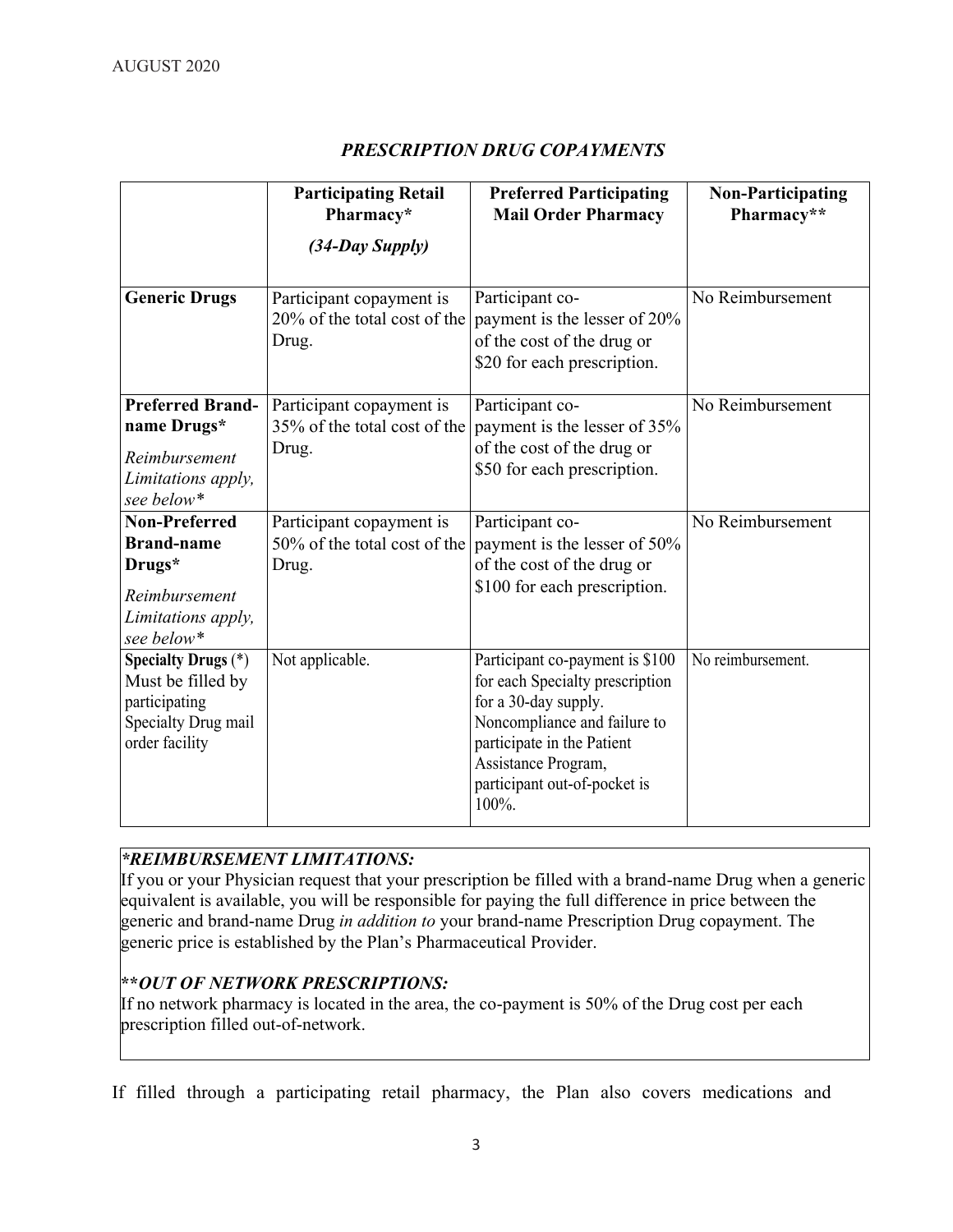supplements that are designated as "preventive care" under Health Care Reform and which the Plan is required by law to provide. For a list of the covered medications and supplements, see www.hhs.gov/. These items are covered at 100% in network, but you must have a prescription from your doctor (even for the over-the-counter items). Please note that not all items are covered for everyone - for example, there are age restrictions, and some items are limited to generic only. Contact the Pharmaceutical Provider for more information.

## *Payment Assistance Programs*

As described further below, the Plan is providing payment assistance programs through AmWINS and Paydhealth to help offset the costs of certain expensive specialty and non-specialty drugs. Not all medications will be eligible for these programs. However, if a medication you are taking is eligible, then you must participate in the program. Failure to participate in these programs will result in you being responsible for the entire cost of the prescription, not just the copay.

## *AmWINS Patient Assistance Program (Program)*

The Plan has engaged AmWINS to assist with certain high cost non-specialty medications that are eligible under this Program and provide certain medications at zero out of pocket cost.

Any person taking a non-specialty medication covered by the AmWINS Patient Assistance Program must enroll in the Program. Failure to enroll or to provide all required information will result in you being responsible for the entire cost of the drug – not just the copay. AmWINS will contact you to enroll you in the Program if you are taking or are prescribed a covered medication. To be enrolled, you may be required to provide information such as your driver's license, SSN, W-2 or other income verification, and a HIPAA authorization form. The enrollment process will take some time to complete – until enrollment is completed, normal Plan benefits will apply. Once you are enrolled, medications covered by the Program will have \$0 out of pocket cost to you. For additional information, you can contact the AmWINS Rx Customer Service Center at 855-693-3920.

If a medication is not covered by the Program, normal Plan benefits apply.

## *Paydhealth Select Drugs and Products Program*

The Plan has engaged Paydhealth to assist with certain high cost specialty medications that have been identified by Paydhealth to allow alternative sources of funding. Paydhealth maintains a list of these medications on its Select Drugs and Products<sup>SM</sup> List. If you are prescribed a medication on the Select Drugs and Products List, you are required to enroll in this program. For additional information, you can contact the Paydhealth's Specialty Contact Center at 877-869- 7772.

Some Paydhealth identified alternate funding programs require verification of income. In such cases, you must provide this information directly to the alternate funding program, and such information will not be provided to the Plan and is not considered in determining coverage by the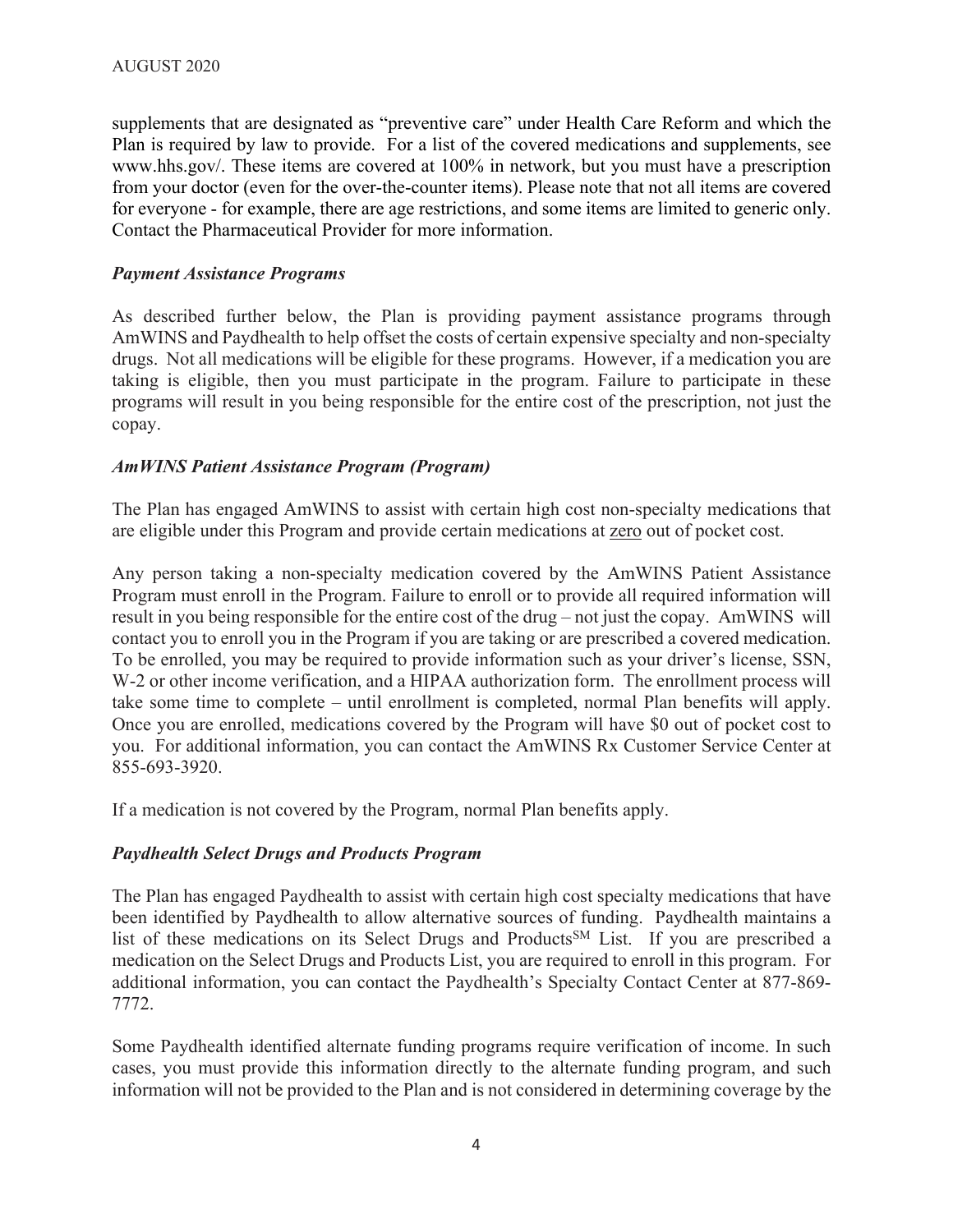Plan.

Failure to enroll or to provide all required information will result in you being responsible for the entire cost of the medication – not just the copay.

If an attempt by Paydhealth to obtain funding for a medication on the Select Drugs and Products List is unsuccessful, the Plan's Prescription Drug Program provider shall process a benefit reconsideration, and may determine that the drug is medically necessary and in such a case the cost of the drug is considered a prescription claims expense under the terms of this Plan.

Together with these changes, Plan Section 8.1 is being modified to include an updated definition of "Specialty Drugs," as follows:

# **8.1 Definitions**

• "Specialty Drugs" are medications that are more complex than other drugs and often require special handling, distribution, storage, administration, and/or monitoring. Specialty drugs may also be high cost medications, though cost alone is not sufficient to consider a drug a specialty medication. Specialty medications are commonly required to treat patients with complex, serious or life-threatening conditions including cancer, rheumatoid arthritis, multiple sclerosis, cystic fibrosis, hepatitis, and bleeding disorders. In many cases, a clinical review for prior authorization is required. Specialty medications often cannot be dispensed at a typical retail pharmacy because the therapy usually requires special handling as well as significant patient support and education regarding appropriate utilization. Additionally, ongoing clinical monitoring is provided to manage side effects and ensure compliance with the treatment regimen.

# **EXTENSIONS OF CERTAIN PLAN DEADLINES DURING CORONAVIRUS "OUTBREAK PERIOD"**

On May 4, 2020, the federal government adopted an emergency Extension Rule that extends certain Plan deadlines during the coronavirus "Outbreak Period," including: deadlines for "Special Enrollment"; deadlines to elect and pay for COBRA continuation coverage; and deadlines to submit initial benefit claims and appeals of denied claims. The Outbreak Period began on March 1, 2020, and unless changed by a further notice from the federal government, it will end 60 days following the announced end of the National Emergency Concerning the Novel Coronavirus or on February 28, 2021 – whichever comes first. This notice should be read in conjunction with the Plan's Summary Plan Description (SPD), which describes the deadlines impacted by the Extension Rule in further detail.

The Extension Rule requires that **during the Outbreak Period**, any portion of each of the following deadlines that passes **does not count** against the ordinary Plan deadline involved:

• The 60-day "Special Enrollment" periods for enrollment in Plan coverage outside the Plan's normal initial and annual enrollment periods (these Special Enrollment periods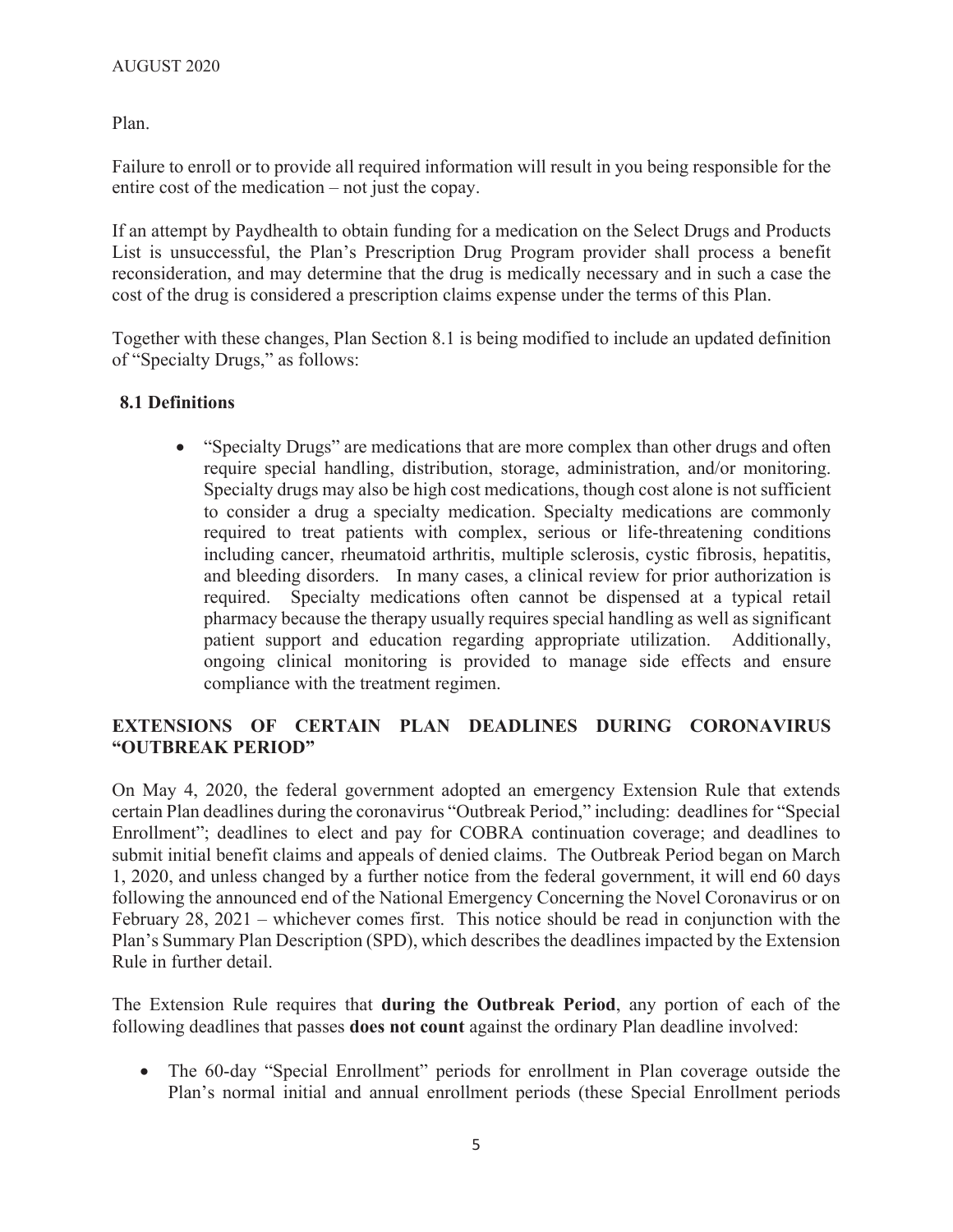apply in certain situations where other healthcare coverage is lost, or when a new spouse and/or other eligible dependent(s) are acquired through marriage, birth, adoption or placement for adoption;

- The 60-day election period for COBRA continuation coverage;
- The 45-day period for the initial COBRA premium payment and the 30-day grace period for payment of each monthly COBRA premium payment;
- The 60-day period for notifying the Plan of a COBRA Qualifying Event caused by divorce, separation, loss of dependent status, or a disability that can extend COBRA coverage;
- The one-year period for submitting a claim for benefits to the Plan;
- The period for submitting an appeal of a denial of a claim for benefits under the Plan; and
- The four-month period to request independent external review of a denied appeal, and the period allowed for providing any information needed to complete such a request.

**Applying the Extension Rule to these deadlines means: (1) If the deadline would have normally fallen during the Outbreak Period, the deadline is extended to the end of the Outbreak Period plus the number of days of the deadline that passed during the Outbreak Period; and (2) if the deadline falls after the end of the Outbreak Period, but a portion of the ordinary deadline passes during the Outbreak Period, the portion of the ordinary deadline that passes during the Outbreak Period is added at the end of the Outbreak Period, which has the effect of extending the normal deadline by that amount of time.** Examples for each category of these extensions that may apply during the Outbreak Period are provided below.

## **Special Enrollment Extensions**

## *Examples:*

- 1) Robert was an eligible participant under the Plan when he had a new child, Lucy, born on May 1, 2020. His ordinary special enrollment deadline to enroll Lucy and have her covered under the Plan retroactive to her birth date is June 30, 2020 (60 days after May 1, 2020). But because all 60 days of the ordinary "special enrollment" period for Lucy fall within the Outbreak Period, those days are not counted and Robert's 60-day special enrollment deadline for Lucy will instead be 60 days after the end of the Outbreak Period. If Robert enrolls Lucy at any time before the end of the extended deadline for special enrollment, she will be covered retroactive to May 1, 2020.
- 2) Jim was an eligible participant under the Plan when he married Sally on February 1, 2020. Jim's ordinary special enrollment deadline to enroll Sally and have her covered under the Plan retroactive to the date of marriage would have been April 1, 2020 (60 days after February 1, 2020). Jim did not enroll Sally by that deadline. However, because of the Extension Rule, Jim's expired special enrollment period for Sally is reinstated, and will now end 32 days after the end of the Outbreak Period to enroll Sally, since there were 32 days left in the special enrollment period when the Outbreak Period began on March 1, 2020.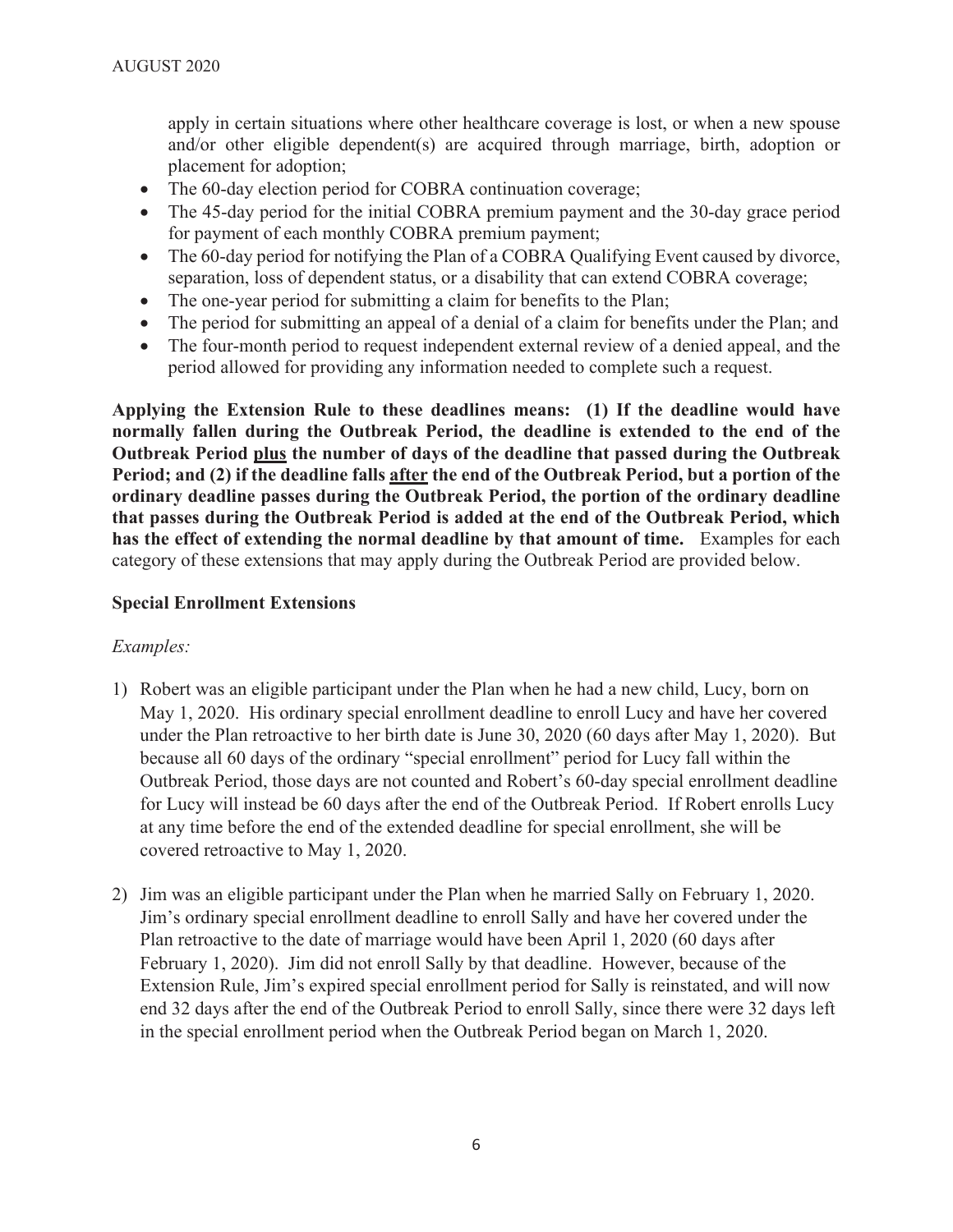# **COBRA Election and Payment Extensions**

## *Examples*:

- 1) Terry lost coverage on December 31, 2019 and received a COBRA election notice on January 20, 2020. Terry did not elect COBRA coverage by March 20, 2020 (the 60-day deadline under the normal COBRA election rules). The 20-day portion of Terry's COBRA election window that falls within the Outbreak Period (March 1-March 20) is not counted. Terry's expired COBRA election period is reinstated and will now end 20 days after the end of the Outbreak Period.
- 2) John lost coverage due to a reduction of hours and received a COBRA election notice on April 1, 2020. John's COBRA election period would normally end on May 31, 2020, but will now end 60 days after the end of the Outbreak Period.
- 3) Susan was receiving COBRA coverage through March 2020 and is eligible to continue receiving COBRA coverage through December 2020 (the end of her maximum COBRA period). COBRA premium payments for each month are due on the first of the month, plus a 30-day grace period. Susan made a timely March 2020 COBRA premium payment but has not made any payments since then. As of August 1, 2020, Susan has made no premium payments for April, May, June or July. For purposes of this example, assume that the Outbreak Period ends on July 31, 2020. With the 30-day grace period for COBRA payments added after the end of the Outbreak Period, Susan's premium payments for those four months (April through July) are all due by August 30, 2020.
	- a) The health plan will not pay for any benefits and services retroactively for April through July unless Susan pays the COBRA premium by August 30, 2020.
	- b) If payment is not made for all months of COBRA eligibility by the end of the extension period, COBRA coverage will only be provided for the earliest months for which premiums have been paid. For example, if Susan only submits payment equivalent to two months' COBRA premiums by August 30, 2020, benefits and services provided in April and May 2020 would be covered but COBRA eligibility will end and she will have no coverage for benefits or services provided after May 2020.
	- c) In this example, any COBRA premium payments due August 1, 2020 and later are not extended because they fall outside the Outbreak Period, but Susan will have the ordinary grace period of 30 days from the due date to make any such payments.

## **Extension for Submitting Benefit Claims**

*Examples:* For both of these examples, assume that the Outbreak Period ends on November 15, 2020.